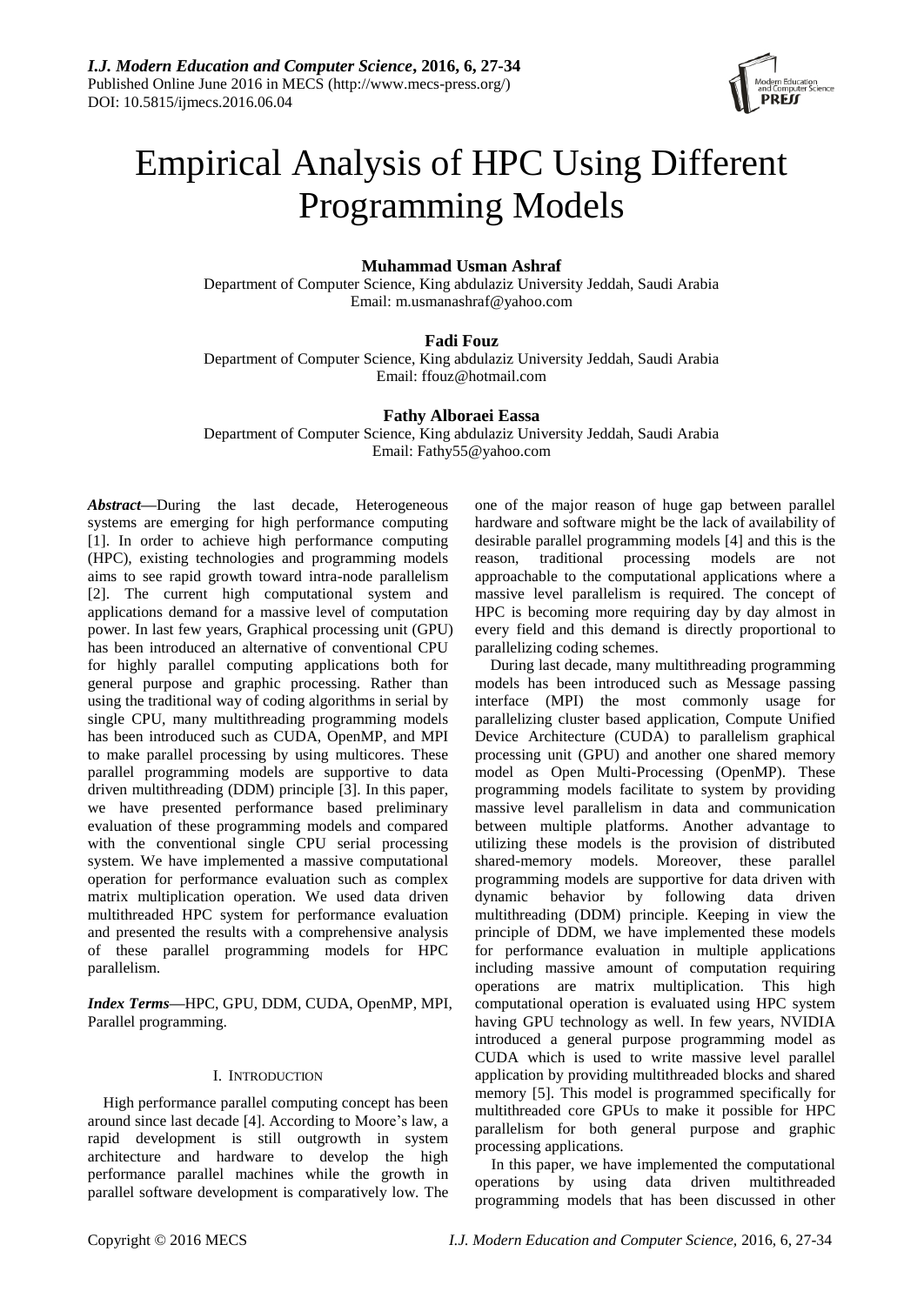sections. Rest of the paper is documented as follows, in section II we have discussed the programming languages used in this paper, section III provides the related work where we have discussed the different approaches used for HPC provision. Section IV elaborates the experiments on operations using programming models, further section V consists of finding and results where we have compared the DDM programming models with traditional computing approaches.

## II. PROGRAMMING MODELS

In this section we have discussed the programming models/ languages that have been used in this paper for performance evaluation. We have discussed CUDA, OpenMP and MPI each one in detail with respect to HPC parallelism in a system.

## *A. CUDA*

Leading to programming model, in order to achieve a massive level parallelism, many computer companies are dramatically increasing on-chip parallelism. Moreover, in field of HPC parallelism, GPU is the maximum exponent hardware because of its low cost and massive parallel processing power. General-Purpose Graphics Processing Units is apparent promising building blocks for HPC. CUDA is one of a parallel computing model that could provide massive amount of parallelism in applications to gain the high performance and throughput [6]. CUDA is a programming paradigm to compute NVIDA GPU, which is supportive for different programming languages such as C++, FORTRAN [5].



Fig.1. GPU Process flow.

The traditional processing system using CPU has multiple cores is still serial processing and implementation of this processing technique is very costly in various applications. Many real life applications are requiring high performance computation that enforces us to digging in parallelization concept in order to achieve the expected results. In recent years, NVIDIA emphasized for this challenge and introduced the parallel processing unit such as a graphical processing unit (GPU) that consist of millions of cores on a single chip. It has

improved the programming ability for single instruction, multi data (SIMD) as well. The most interesting thing is GPU combining with the CPU are available nowadays to induce for both graphical processing and general purpose processing called GPGPU. The fact from the experience is that the use of GPGPU has enhanced the power of computation and mathematical calculations very efficiently. More specifically, the purpose of GPU design is to make faster execution of arithmetic and algebraic expressions by parallelizing the code. A basic flow of GPU working within a standalone machine is as follows in figure 1.

### *B. OpenMP*

In contrast, the OpenMP such a great programming model that that supports shared memory multi-processing programming platform which is supportive in many programming languages such as FORTRAN, Visual C++ and C. The basic idea behind OpenMP is data-shared parallel execution. Number of loops could be parallelized easily just by adding OpenMP directives. The code inserted in these directives executes in parallel on multicores in the form of basic OpenMP unit called "Thread" [12]. As the basic objective of OpenMP is to achieve HPC by parallelizing programming code but during coding there are still some fallacies and unexpected observations from the experiments which enforce to digging in OpenMP deeply and provide the methods to stay away from these obstacles toward HPC parallelism [13].

## *C. MPI*

In distributed memory system, almost this is unachievable to make possible the communication through sharing number of variables. ARMCI annoyed as Aggregate Remote Copy Interface is one of the model that make it possible to allow a programming model between shared memory and message passing [15]. A standardize form of this model was introduced as Message Passing Interface (MPI). MPI is very famous and cluster based programming model specifically for message passing between multi-core systems. MPI offers significant set of libraries that are used to parallelize the application letting in collective and message passing operations. The advantage to use MPI is standardization in syntax that is implementable on any architecture. MPI library is necessary to be linked whenever a program followed by MPI is going to be compiled using ordinary compilers. On distributed computing system architectures, MPI is currently the de facto standard for HPC applications [22].

## III. RELATED WORK

In this section we have discussed the some parallel programming models and techniques that have been adopted to enhance HPC parallelism provision by using multicores. Some of these models are useful and applicable toward HPC parallelism if the weak areas could be addressed pointed by the authors.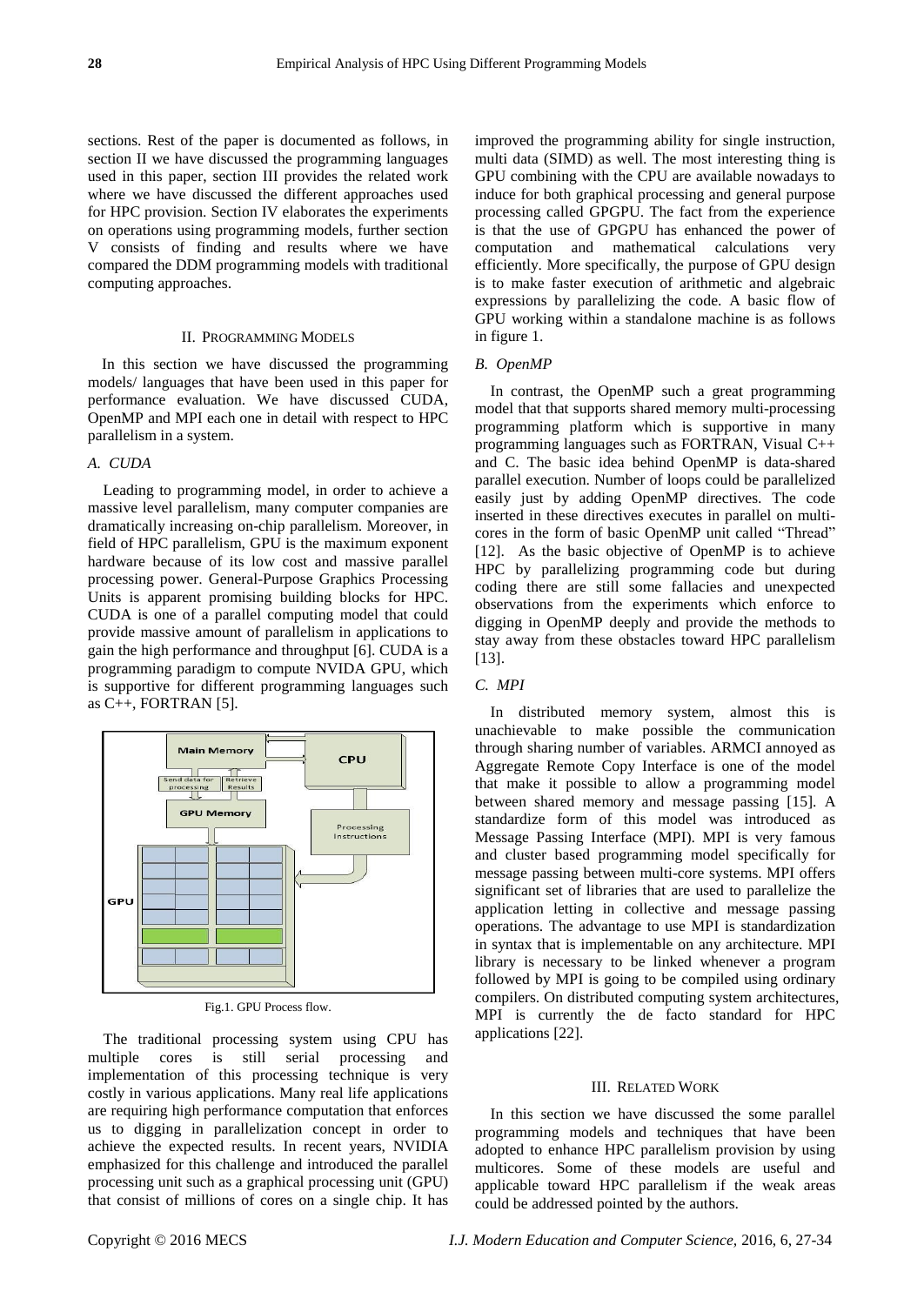## *A. DDM applications*

C. Christofi, G. Michael and P. Evripidou, discussed HPC parallelism where they evaluated preliminary data driven multithreading. In their experiments, they used DDM directives to get efficient results for large level applications. Further they computed three massive level operations to evaluate the performance between DDM approaches and PLASMA. PLASMA was developed to solve Linear Algebraic Package problems (LAPAK). They implemented DDM approach for different complex problem computation such as large number of matrix multiplication, LU decomposition which is very complex arithmetic operation and Cholesky decomposition operation. At 48 cores system configuration, they concluded from the experiments that the DDM approach generated much better results than the PLASMA with respect to performance and scalability. But on increasing the number of cores the performance is low in DDM in LU and Cholesky operations [8].

## *B. PLASMA*

Another one most famous parallel computing model is PLASMA library for multicore processors implemented in many linear algebraic computing applications using C and FORTRAN programming languages. It is applicable for dense systems where a high computation power is required such as matrix calculation and factorization, linear equations etc. In order to accomplish the high performance using multicore architectures, PLASMA trusts only on such kind of algorithms which provide fine results with granularity parallelism [9]. In an empirical study, some experiments were carried on different multicore architectures to compare PLASMA with two another linear algebraic packages such as ScaLAPACK and LAPACK and concluded that PLASMA is one linear algebraic package which provides data distribution facility on cores. The interesting thing for PLASMA is that it support the dynamic scheduling between different tasks by imposing data dependency [8]. On other hand, PLASMA doesn't support to eigenvalue problems and band matrices as the same behavior was found in LAPACK [9].

## *C. TFluxSCC*

TFluxSCC is another DDM based approach to run on multicore processor for large level computation applications. TFluxSCC is an acronym for TFlux singlechip Cloud Computing that is basically an extension of DDM developed to exploit the multicore processors parallelism. Therefore, in order to reduce the resource consumption, a non-centralized runtime system was as TFluxSCC was proposed where TSU (having control of execution unit) functionalities were distributed on each core. One major advantage of TFluxSCC is the scalability in high performance computing parallelism for multicore processors without demanding cache-coherency support. The proposed approach was implemented on 48-core Intel Single-chip which is very small amount of cores as compare to HPC parallelism requirement. So, using this

approach, a lot of work is required to meet HPC parallelism [10].

# *D. SMPS*

Symmetric Multiprocessors superscalar is a programing model that emphasized on multicore processing. SMPS is DDM based parallel computing model that employ the pragmas which has ability to detection of atomic parts of code and which are capsulized in several functions. Further these pragmas information is utilized by *SMPS* compiler to parallelize the application [11]. *SMPS* is just like *Cilk* scheduling algorithm that also supportive multithreaded programming but MSPS has some extra features including tasks call handling living within the tasks just like simple function calls whereas *Cilk* doesn't support the recursive feature [11].

## IV. MATHEMATICAL OPERATION

In this section, we have discussed a very common but massive level computational mathematical operation such as Matrix multiplication that have been implemented in next experiment section using different programming models such as CUDA, OpenMP, MPI and Simple Clanguage to calculate the performance. Let's have a basic overview of this operation before moving toward the experimental stage.

#### *A. Matric Multiplication*

Matrix multiplication is another mathematical operation that is being used very commonly almost in all science fields. With the passage of time, it's becoming more complex and requiring high computation to get the appropriate results. To make possible, many algorithms and mathematical formulas have been proposed whereas computer technology contribute in different way to overcome this challenge. One of the appropriate solution is parallel computation that has made the ease in all computational operations. In order to provide the parallel computation for matrix multiplication operations, many programming models have been proposed. We have discussed three models such as CUDA, OpenMP and MPI to compute matrix operations and evaluated the performance by empirical analysis in these models. A general formula [17] for matrix multiplication is given as follows:

$$
C_{ik} = \sum_j A_{ij} B_{jk} \tag{1}
$$

$$
\begin{pmatrix}\nc_{11} & c_{12} & \dots & c_{1n} \\
c_{21} & c_{22} & \dots & c_{2p} \\
\vdots & \vdots & & \vdots \\
c_{n1} & c_{n2} & \dots & c_{np}\n\end{pmatrix}\n=\n\begin{pmatrix}\na_{11} & a_{12} & \dots & a_{1m} \\
a_{12} & a_{22} & \dots & a_{2m} \\
\vdots & \vdots & & \vdots \\
a_{n1} & a_{n2} & \dots & a_{nm}\n\end{pmatrix}\n\begin{pmatrix}\nb_{11} & b_{12} & \dots & b_{1p} \\
b_{21} & c_{22} & \dots & b_{2p} \\
\vdots & \vdots & & \vdots \\
b_{m1} & b_{m2} & \dots & b_{mp}\n\end{pmatrix}
$$
\nFig.2. Matrix multiplication A \* B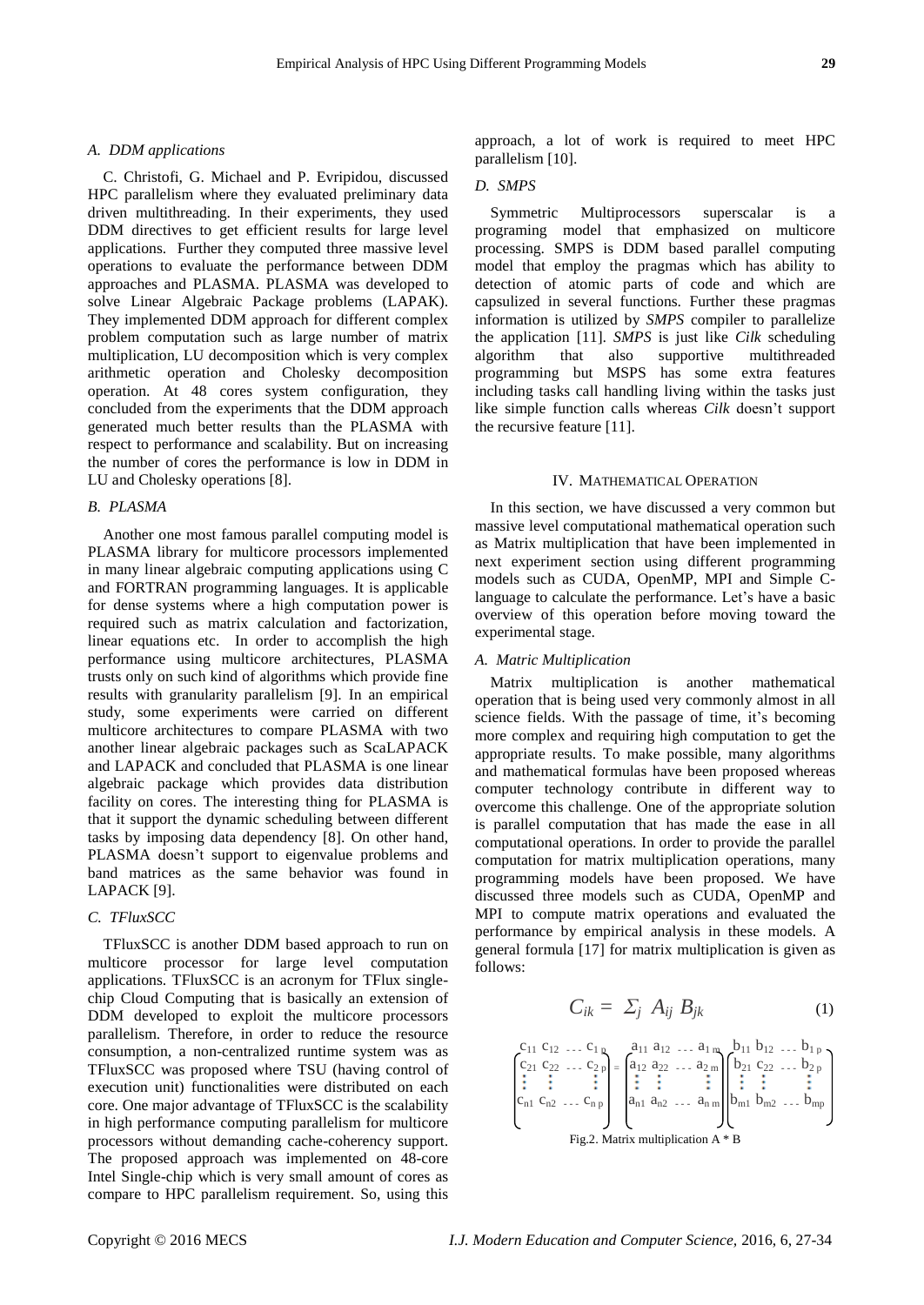### V. SYSTEM SPECIFICATION

This section consist of experiments of in different programming models to compute two common mathematical operation as massive amount of matrix multiplication, as it requires a high level computation hardware. Therefore we computed this operation on HPC server machine and evaluated the performance results in variation of matrix values. Let's have a short overview of the machine specification that we used for the experiments.

## *A. Hardware Specification*

The *NVIDIA Tesla k-40* a powerful GPU device which has a better performance capable to deliver not only for graphical processing but for general purpose processing as well [18]. As *Tesla k-40 GPU* is the one best professional computing device that have ability of accuracy in results using built in features such as ECC Memory and double precision. In order to achieve better results for our experiments, we installed *Tesla k-40* GPU on *FUJITSU Primergy RX 350 S7 HPC machine having Intel Xeon E5-2667 0 @ 2.90 GHz CPU* inside it which consists 12 Physical Cores and 24 Logical Cores in it. The main memory size was 16 GB and 2.25 TB HDD.

## *B. Software Specification*

Regarding software specifications for our empirical analysis in different programming models, we used Windows 8.1 operation system on machine. We used Microsoft Visual Studio community 2013 as a development tool as which is integrated with new programming languages, features and development tools into this IDE [19]. While building application in visual studio, there are two modes such as *"Release mode"* and *"Debug mode"*. It depends nature of research and the language which is being used, but both has different configurations. Even we evaluated, the execution time is also vary on mode selection but in our case, we selected *debug mode* to build the project and made the experiments as presented in following section. We also have elaborated the necessary information for all the programming models used in this paper for experiments such as which system architecture has been implemented as shown in table 1.

### Table 1. Programming models specification

## VI. EXPERIMENTS

In different experiments, we computed matrix multiplication operations using simple visual studio C++, OpenMP, MPI and CUDA programming model with variation in matrix size as shown in table 2. *In order CPU processing time calculation we could use the general formula as follow:*

$$
CPU \ t = Seconds / program
$$
 (2)

 $A<sub>S</sub>$ 

*[Seconds / program = (Instructions / program) \*(Cycle / Instructions) \* (Second / Cycle)]* Where *CPI = CPU Clock Cycles / Instruction count*   $CPU \, clock \, cycles = \sum_{i}^{n} (CPI_i \times C_i)$ 

*Hence, T = I* \* *CPI* \* *C* [21]

In our experiments, we computed the matrix multiplication operation with size variation on different programming models as shown in below table 1. For example in CUDA for private thread it has its own memory but for threads in block use shared memory. Similarly, for OpenMP is shared memory and for MPI is both distributed and shared. The logic of code written for matrix multiplication was almost same in all models but vary in implementation method in case of CUDA where we have to write some extra line of code (LOC) such as:

// to load matrix data from device memory to shared memory

 $As[ty][tx] = A[a + wA * ty + tx];$ 

 $Bs[ty][tx] = B[b + WB * ty + tx];$ 

// execute Synchronize to make sure the matrix data is loaded

\_\_syncthreads ();

The time unit for evaluation was in "Sec" for all models as shown in Y-axis in graph figures.

Table 2. Experiment data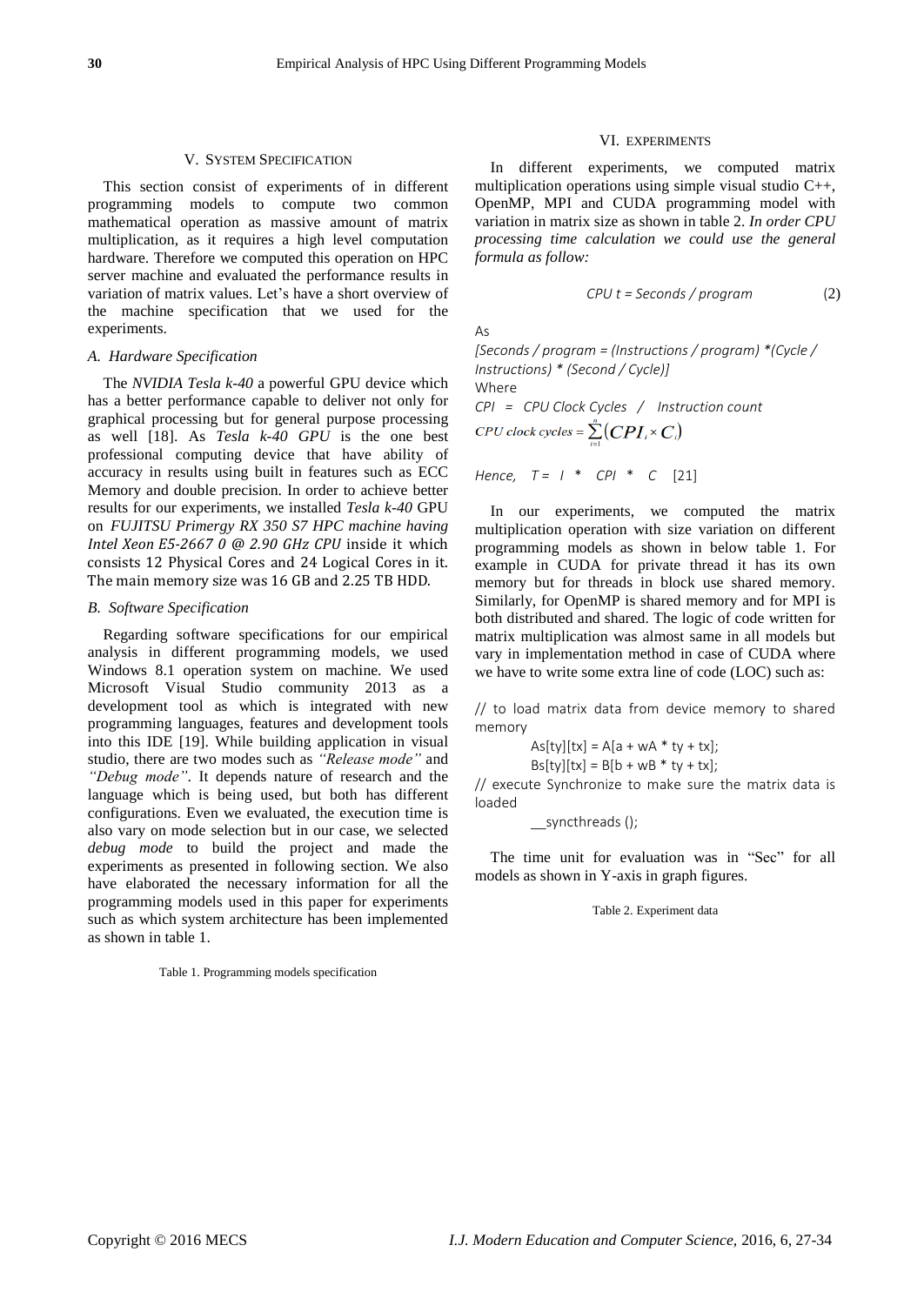

Fig.3. Matrix Multiplication without parallelism

In small amount of matrix multiplication by 640x640 and 1280x1280 matrix size, the results show clearly there is a small different in time execution which is negligible in C++, OpenMP and MPI. But if we notice this occurs only when we are not using the extra resource for parallel computing as GPU. The reason behind extra execution time in CUDA is the overhead of communication of between CPU and GPU when we Load the data from device memory to shared memory for each thread. We can conclude that at smaller level of processing, GPU utilization is not feasible by all aspects as time, coding and cost as well. Even if we notice the other evaluation time for 2560x2560 matrix size, Fig. 3,4,5 reveals the execution time is less than other methods in OpenMP with difference of 10 and 30 Sec C++, MPI respectively but we can see the big difference in CUDA time execution which is approximately more than 30%.

Below is the code sample parallelized using OpenMP.





Fig.4. Matrix Multiplication using OpenMP

In  $4^{\text{th}}$ experiment with 3840 x 3840 matrix multiplication operation, the execution time is increasing with prominent variation. One interesting point for OpenMP, throughout evaluation, OpenMP taking less time as compared to others except in first experiment (but there was not a big difference). One thing more, in this





Fig.5. Matrix Multiplication using MPI

In our last experiment with very large number *5120x5120 matrix size*, the output is totally different in all models. The parallelize code is showing the actual performance of parallel approach in this massive level operation. As we can see the code written in simple Visual studio, it takes almost *53 minutes* which is very large time as compared to parallel computing models execution time as shown in fig 9. In contrast, OpenMP is showing still fast computation as compared to CUDA and MPI. CUDA is still take more time than MPI and OpenMP.



Fig.6. Matrix Multiplication using CUDA both (GPU+CPU)

To understand why CUDA is taking extra time even using GPU, we evaluated the actual processing time on GPU as shown in fig 8. The operation processing on GPU device excluding the CPU interaction with GPU is very small time in *Mili-Seconds*. As shown in fig 7, for processing of *5120x5120 matrix size*, GPU takes less than *6 Sec*. On other hand, the complete processing takes 1789.75 Secs which shows very large difference in CPU and GPU computation.

Intuitively the machine (or CPU) is said to be faster or has better performance running this program if the total execution time is shorter [21]. We can use the formula given in (3) to calculate speed up when using CPU along GPU multicores.

$$
Speed up = (CPUt - GPUt) / CPUt * 100\% [20] (3)
$$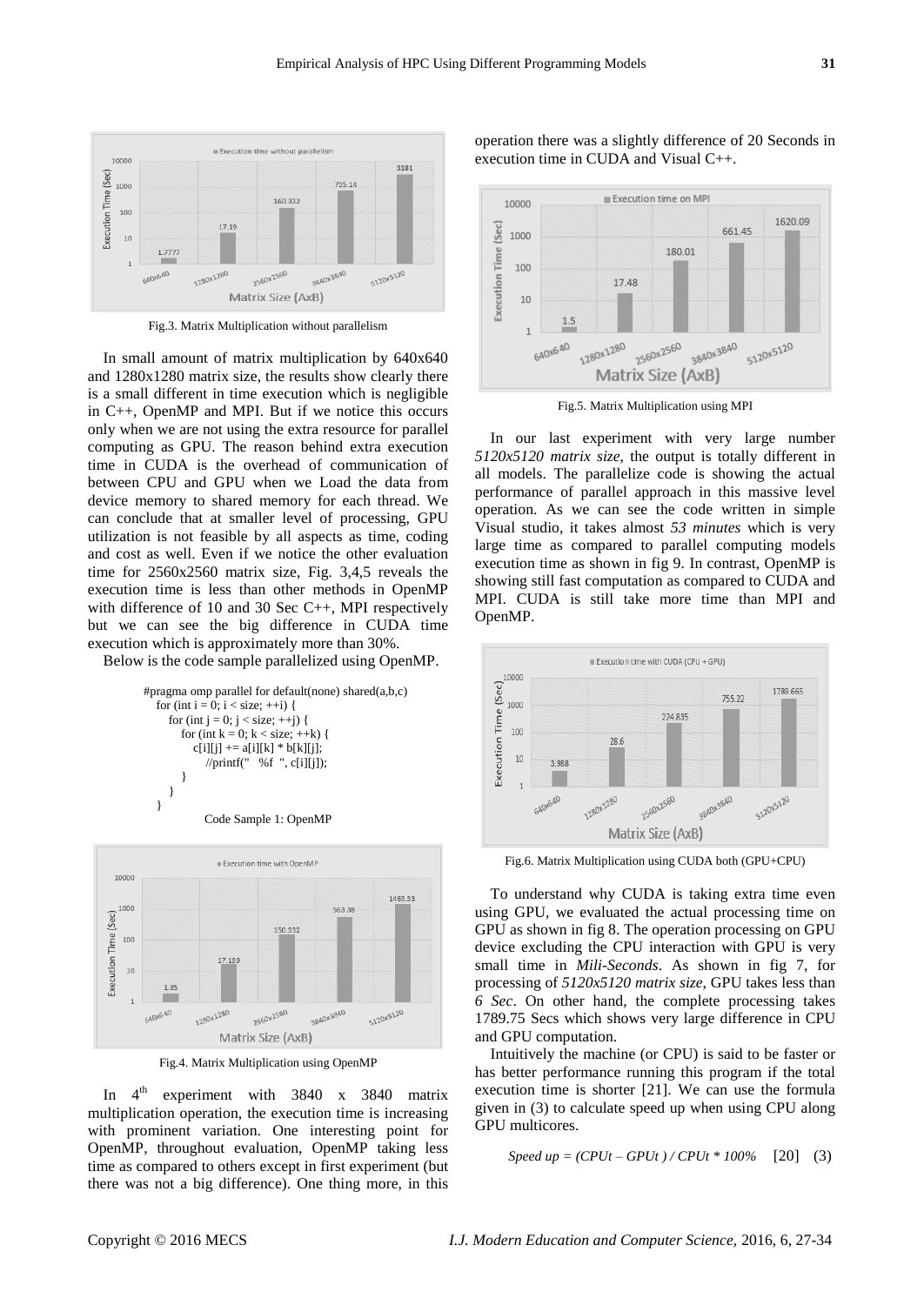

Fig.7. Output screen in CUDA (GPU+CPU) execution

Fig 8, clearly showing the utilization and processing time for only GPU device for all matrix multiplication operations. After evaluation, we can say that GPU performance is better than CPU with difference of millions of seconds. It provides us strong facts to emphasize on increasing the processing power on CPU in order to accomplish better performance.



Fig.8. Matrix Multiplication using CUDA (only GPU)

Furthermore, results in figure 9 are giving positive aspect to consider parallel programming models as hybrid in order to achieve HPC. The operation used in our experiments might be smaller as compared to other massive level computation requiring problems such as Computational Fluid Dynamics (CFD) [24], Cholesky decomposition [25], LU complexity operation [26] etc and many more in different fields.



Fig.9. Matrix Multiplication in all programming models

#### *A. Hybrid Parallel Programming Model*

A hybrid approach as (Message Passing Interface and Inter-node parallelism) apparent a promising path to accomplish the exascale computing system [23]. In further our experiments, we evaluated the performance by computing the same mathematical operation through hybrid approaches as discussed below.

## *OpenMP + MPI and OpenMP + CUDA*

Hybrid parallelization approaches permit us to take advantage of the new generation parallel machines possessing connected SMP nodes [27]. In this section we computed the same computational operation on two hybrid approaches. Firstly we evaluated operation by combining OpenMP with MPI messaging passing that employs both shared and message passing between multiple cores. Second hybrid approach was combining OpenMP with CUDA to parallelize the code at both CPU and GPU level. In Results shown in figure 10 shows, second hybrid approach is through very slow in performance than all the approach except simple C++. In contrast, the first hybrid approach is much faster than even single CUDA and OpenMP. For OpenMP/MPI there is no a massive level difference at small level of computation but its shows a clear difference among all other approaches when we compare at large matrix size.



Fig.10. Matrix Multiplication with Hybrid Models

#### VII. CONCLUSION

In order to HPC analysis, we made an empirical analysis of three parallel programming models as (CUDA, MPI and OpenMP). We used matrix multiplication as an operation and computed on parallel programming models. With variation in matrix size, we evaluated the results by parallelizing the code using these parallel programming models. We also evaluated the results by computing matrix multiplication operation in simple Visual C++ language. From the results, we found OpenMP as fast execution model than others. After OpenMP, MPI gave better results as compare to visual C++ and CUDA.

Use of CUDA for a smaller computation operation is costly as compare to all other models including C++. But when we computed high level of matrix multiplication operation, there was an extensive variation in results in all models. We also evaluated the processing time of GPU device excluding CPU interaction that was very small even in Mili-Secs. Further we computed the same mathematical operations using hybrid approaches including  $CUDA + MPI$  and  $CUDA + OpenMP$ . The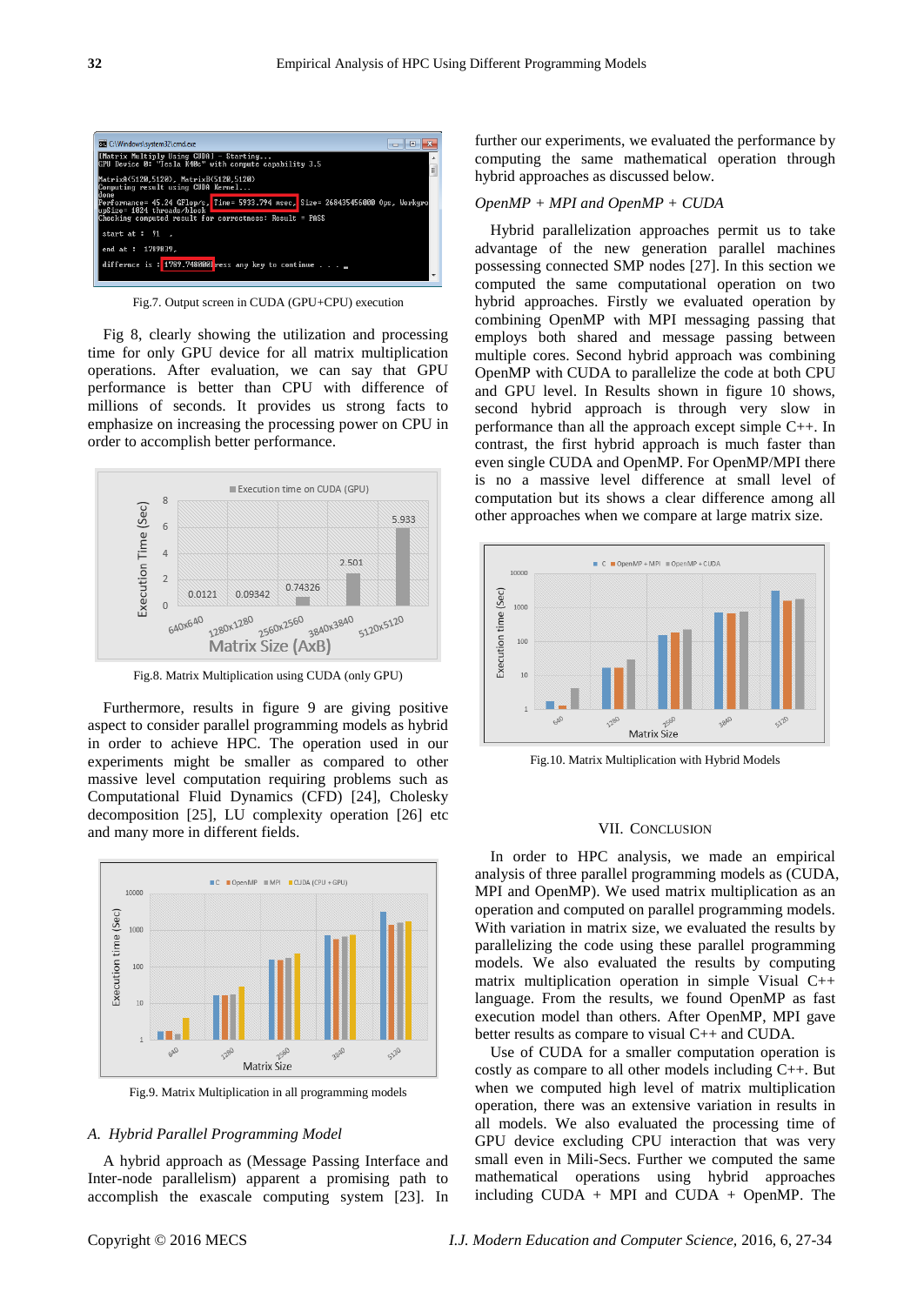execution time in hybrid approaches was half in difference from previous results found in single programming model.

By future perspective, as we noticed GPU device took a very small time of execution but the communication overhead between CPU and GPU effect overall performance. By minimizing this overhead, we must consider more hybrid parallel computing dual-level and tri-level approaches in order to achieve HPC parallelism.

## ACKNOWLEDGMENT

I would like to say thanks to Professor Fadi Fouz from King abdulaziz University Jeddah KSA, for teaching the advance stuff related to latest technologies and Professor Fathy Alboraei Eassa for supporting and giving me access of high performance machine to accomplish the work.

#### **REFERENCES**

- [1] Jia, Xun, Peter Ziegenhein, and Steve B. Jiang. "*GPUbased high-performance computing for radiation therapy." Physics in medicine and biology* 59.4 (2014): R151.
- [2] Brooks, Alex, et al. "*PPL: An abstract runtime system for hybrid parallel programming." Proceedings of the First International Workshop on Extreme Scale Programming Models and Middleware*. ACM, 2015.
- [3] Allan, Robert John, et al., eds. *High-performance computing. Springer Science & Business Media*, 2012.
- [4] Brodman, James, and Peng Tu, eds. *Languages and Compilers for Parallel Computing: 27th International Workshop, LCPC 2014, Hillsboro, OR, USA, September 15-17, 2014, Revised Selected Papers*. Vol. 8967. Springer, 2015.
- [5] Yang, Chao-Tung, Chih-Lin Huang, and Cheng-Fang Lin. "Hybrid CUDA, OpenMP, and MPI parallel programming on multicore GPU clusters." *Computer Physics Communications* 182.1 (2011): 266-269.
- [6] Navarro, Cristobal A., Nancy Hitschfeld-Kahler, and Luis Mateu. "A survey on parallel computing and its applications in data-parallel problems using GPU architectures." *Communications in Computational Physics* 15.02 (2014): 285-329.
- [7] Kirk, David B., and W. Hwu Wen-mei. *Programming massively parallel processors: a hands-on approach*. Newnes, 2012.
- [8] Christofi, Constantinos, et al. "Exploring HPC parallelism with data-driven multithreating." *Data-Flow Execution Models for Extreme Scale Computing (DFM), 2012*. IEEE, 2012.
- [9] E. Agullo, J. Dongarra, B. Hadri, J. Kurzak, J. Langou, J. Langou, and H. Ltaief. PLASMA Users Guide. Technical report, ICL, UTK, 2009.
- [10] Diavastos, Andreas, Giannos Stylianou, and Pedro Trancoso. "TFluxSCC: Exploiting Performance on Future Many-Core Systems through Data-Flow."*2015 23rd Euromicro International Conference on Parallel, Distributed and Network-Based Processing (PDP)*. IEEE, 2015.
- [11] Perez J.M., Badia R.M., Labarta J.:A dependency-aware task-based programming environment for multi-core architectures. In Proceedings of 2008 IEEE International Conference on Cluster Computing, 2008.
- [12] Yang, Chao-Tung, Chih-Lin Huang, and Cheng-Fang Lin. "Hybrid CUDA, OpenMP, and MPI parallel programming on multicore GPU clusters." *Computer Physics Communications* 182.1 (2011): 266-269.
- [13] Ashraf, Muhammad Usman, and Fathy Elbouraey Eassa. "Hybrid Model Based Testing Tool Architecture for Exascale Computing System." *International Journal of Computer Science and Security (IJCSS)* 9.5 (2015): 245.
- [14] ZOTOS, KOSTAS, et al. "Object-Oriented Analysis of Fibonacci Series Regarding Energy Consumption."
- [15] Diaz, Javier, Camelia Munoz-Caro, and Alfonso Nino. "A survey of parallel programming models and tools in the multi and many-core era." *Parallel and Distributed Systems, IEEE Transactions on* 23.8 (2012): 1369-1386.
- [16] Goodrich, Michael T., and Roberto Tamassia. *Algorithm design and applications*. Wiley Publishing, 2014.
- [17] Coppersmith, Don, and Shmuel Winograd. "Matrix multiplication via arithmetic progressions." *Proceedings of the nineteenth annual ACM symposium on Theory of computing*. ACM, 1987.
- [18] "NVIDIA" http://www.nvidia.com/tesla, Mar 2014 [Nov, 25. 2015].
- [19] Studio, Visual. "Debugging DirectX Graphics." (2013).
- [20] Thomas, W.; Daruwala, R.D., "Performance comparison of CPU and GPU on a discrete heterogeneous architecture," in *Circuits, Systems, Communication and Information Technology Applications (CSCITA), 2014 International Conference on* , vol., no., pp.271-276, 4-5 April 2014.
- [21] Patterson, David A., and John L. Hennessy. *Computer organization and design: the hardware/software interface*. Newnes, 2013.
- [22] T.G. Mattson, B.A. Sanders, and B. Massingill, Patterns for Parallel Programming. Addison-Wesley Professional, 2005.
- [23] Da Costa, Georges, et al. "Exascale Machines Require New Programming Paradigms and Runtimes." *Supercomputing Frontiers and Innovations}* 2 (2015): 6-27.
- [24] Chung, T. J. *Computational fluid dynamics*. Cambridge university press, 2010.
- [25] Bosilca, George, et al. "DAGuE: A generic distributed DAG engine for high performance computing." *Parallel Computing* 38.1 (2012): 37-51.
- [26] Goff, Stephen A., et al. "The iPlant collaborative: cyberinfrastructure for plant biology." *Frontiers in plant science* 2 (2011).
- [27] Su, Mehmet F., et al. "A novel FDTD application featuring OpenMP-MPI hybrid parallelization." *Parallel Processing, 2004. ICPP 2004. International Conference on*. IEEE, 2004.

## **Authors' Profiles**



**Muhammad Usman Ashraf** received his B.Sc degree from Govt. College Gujranwala in 2007, M.Sc degree in Computer Science from The University of Agriculture Faisalabad in 2009 and Master of Science in Computer Science from University of Lahore, Pakistan in 2014. Currently, he is doing Ph.D in computer science from King abdulaziz

University Jeddah,